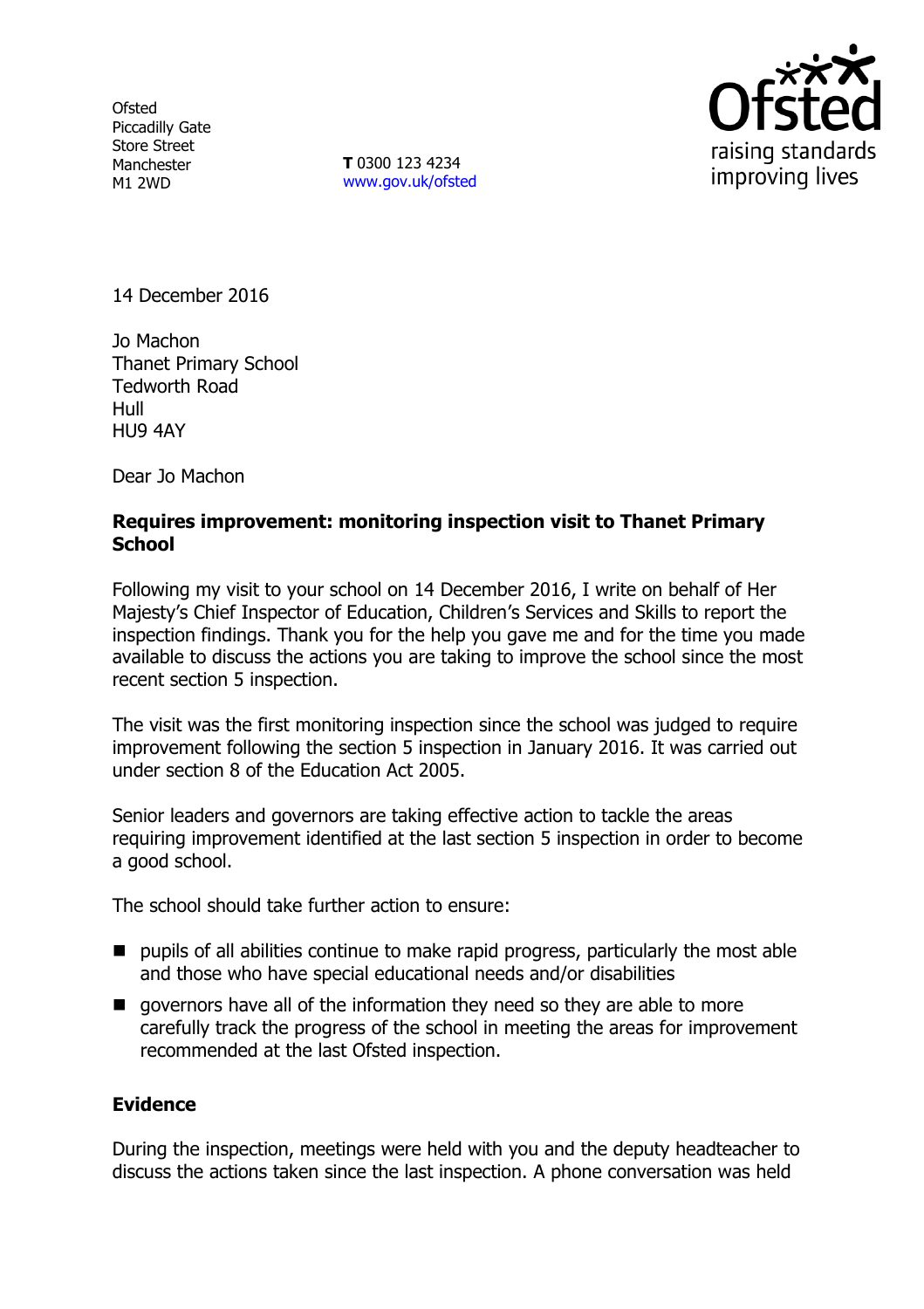

with the chief executive of Horizon Multi-Academy Trust. I also met with all phase leaders and with the chair of governors. Together we visited all classrooms, talked with pupils and looked at work in pupils' books.

# **Context**

Since the last inspection, four teachers have left the school. They have been replaced by two newly qualified teachers, a recently qualified teacher and an experienced teacher. The headteacher, who was previously a senior leader at the school, was appointed to her current role in April 2016. The deputy headteacher relinquished responsibility for a class of pupils to concentrate on supporting the headteacher in the drive to improve standards.

The school left the federation with Foredyke School in July 2016 and consequently governance was dissolved at that point. A newly formed governing body took up responsibility in September 2016.

Leaders and governors are in the early stages of joining the Horizon Multi-Academy Trust.

## **Main findings**

A rigorous focus on monitoring teaching is leading to rapid improvements in the quality of learning now being seen in classrooms. Staff who were unable to respond to increased expectations have since left the school. As a result of support given by Biggin Hill School, middle leaders are more confident and better equipped to carry out their roles. Alongside senior leaders, they have regularly monitored pupils' work and made recommendations to teachers to help them improve their practice.

Targets for teachers have been strengthened so that teachers understand much better what it is they need to do to improve their teaching. Additionally, teachers are offered coaching and mentoring to help them reflect more frequently on the impact of their teaching. Despite the many improvements in leadership since the last inspection, leaders' reporting to governors on the performance of pupils overall and on the progress and attainment of groups of pupils is not regular enough. Therefore governors are unable to effectively hold leaders to account on the progress they are making towards becoming a good school.

Although outcomes for the end of key stages 1 and 2 were disappointing in 2016, leaders are confident that better teaching is now leading to more secure learning in all classes. A higher proportion of pupils attained the Year 1 phonics screening check in 2016. The school's data for current pupils shows that differences in the attainment and progress of disadvantaged pupils and others are diminishing in reading, writing and mathematics. Some differences still exist between the attainment of girls and boys, with girls generally outperforming boys, although assessment information shows these differences are also diminishing and in some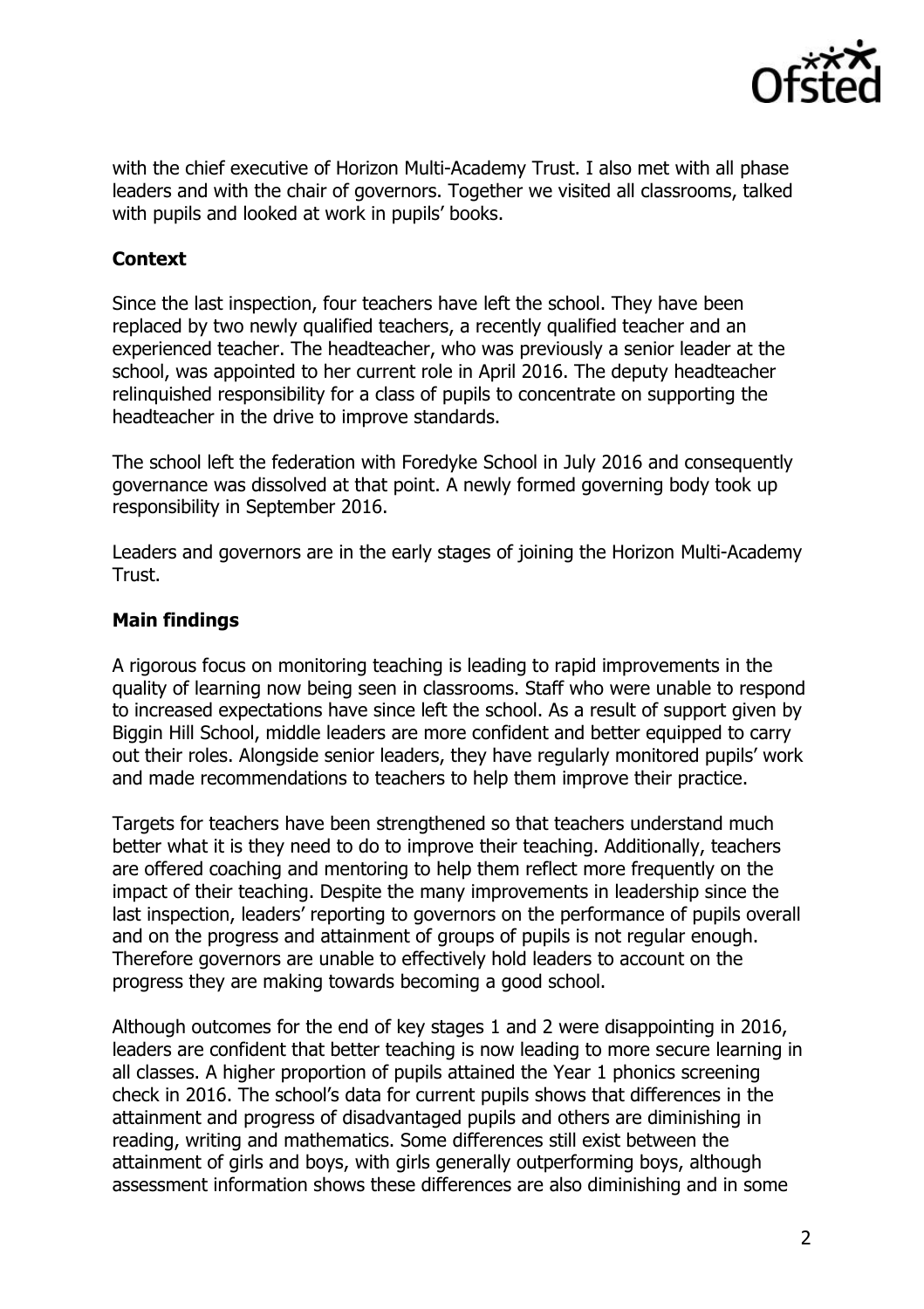

classes boys are making better progress than girls.

Leaders have effectively led teachers through a raft of school improvement initiatives designed to improve the progress of all pupils. Changes to the teaching of mathematics have successfully raised expectations and, in the main, pupils are rising to the challenge. In all classes, work in books shows that much better progress is now being made by boys, girls and disadvantaged pupils due to increased expectations and a close focus on the progress of individuals. More rapid progress is currently being made by pupils in key stage 2. Pupils of all ages are making secure progress and greater proportions of pupils are attaining expected levels. However, some pupils with low prior attainment are not making the rapid progress needed to ensure they reach levels expected for their age and insufficient proportions of most-able pupils are not attaining greater depth in learning.

Leaders have led staff through an overhaul of the curriculum in order to maximise opportunities presented by 'Hull City of Culture' in 2017. Links to history and geography have been exploited and teachers present pupils with thoughtful opportunities to write. Consequently, pupils' attitudes towards their learning are much improved. Teachers have ensured pupils have considerable opportunities to practise basic skills in other subjects. For example, in a science lesson observed, pupils had recorded their experiment in detail, using reading, writing and mathematical skills well to develop their scientific enquiry.

Leaders have taken appropriate steps to ensure they more effectively enhance pupils' understanding of what it means to live in modern Britain. For example, pupils now take part in regular lessons and assemblies where current affairs are explained and discussed. The school council has been developed and now contributes to all major decisions in school. It has assisted with the recruitment of teachers and teaching assistants, for example.

Since the inspection, leaders have reviewed the way teaching assistants now work with groups of pupils and have put into place more frequent and timely interventions to help plug gaps in pupils' learning. Leaders have ensured teaching assistants have received the training and support they need to fulfil their new roles well.

Record-keeping, policies and procedures are up to date and supporting all staff in their duties to keep pupils safe. Leaders have put into place measures to support vulnerable families to improve the attendance of pupils who have been regularly absent from school. The role of the attendance officer has been developed so that she is now more actively supporting pupils to attend. As a result, attendance overall has risen and is now broadly in line with national averages. Persistent absence of a few pupils remains a concern, although there has been a reduction in the proportion of pupils absent for more than 10% of school sessions.